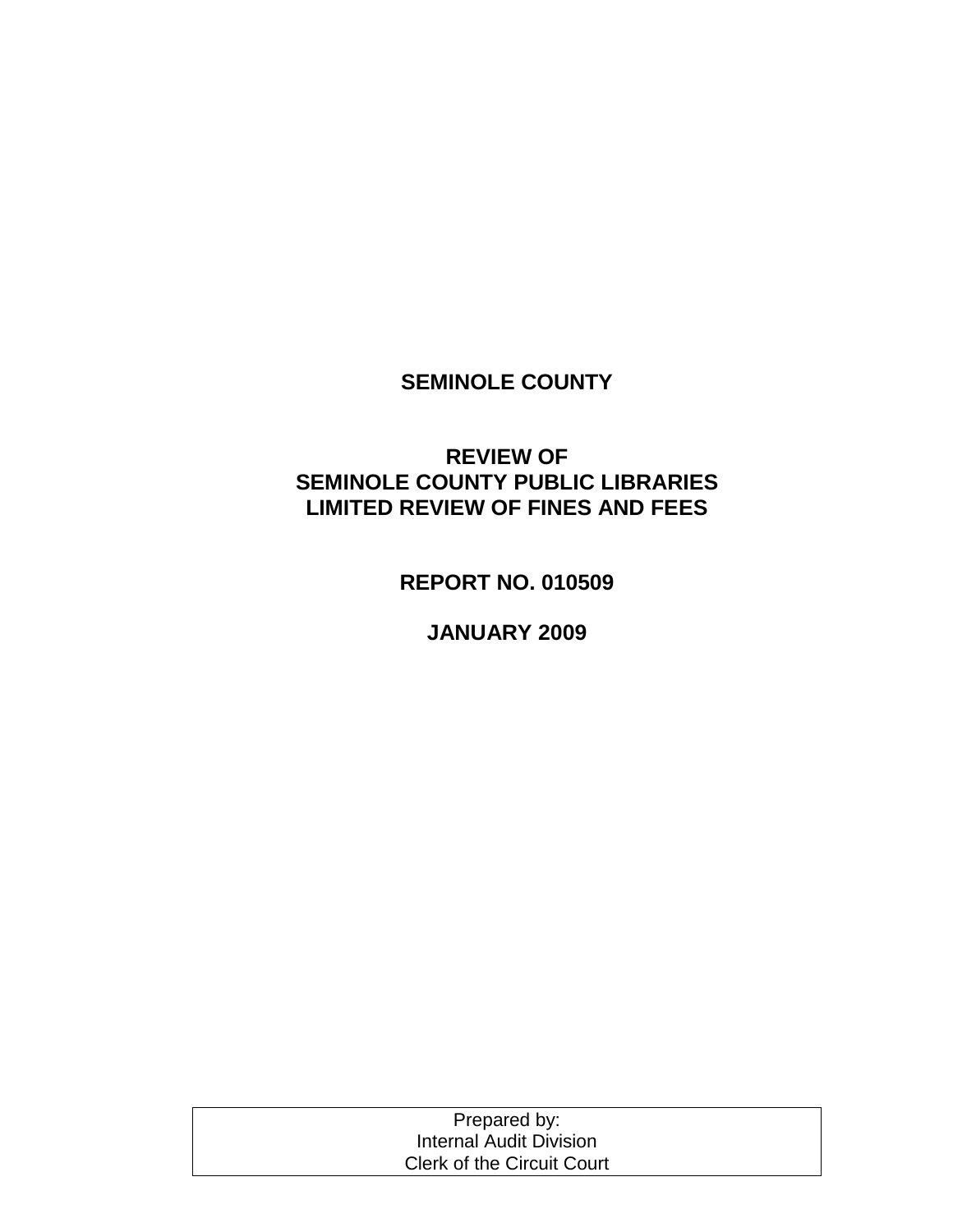

**MARYANNE MORSE**  Clerk of the Circuit Court Seminole County

January 5, 2009

The Honorable Bob Dallari Chairman The Board of County Commissioners Seminole County, Florida **1101** East First Street Sanford, FL 32771

Dear Mr. Chairman:

I am very pleased to present you with the attached limited review of the Seminole County Public Libraries. The review focused on the fines and fees assessed the patrons.

The review found conditions that warrant management's attention. These conditions and management's corrective action plans are included in the report that follows. We believe the corrective action plans are responsive to the conditions noted.

I would like to personally thank the men and women of the Seminole County Public Libraries for their assistance throughout the course of this review. Their assistance was deeply appreciated. With warmest personal regards, I am

Most cordially

Maryanne Morse Clerk of the Circuit Court Seminole County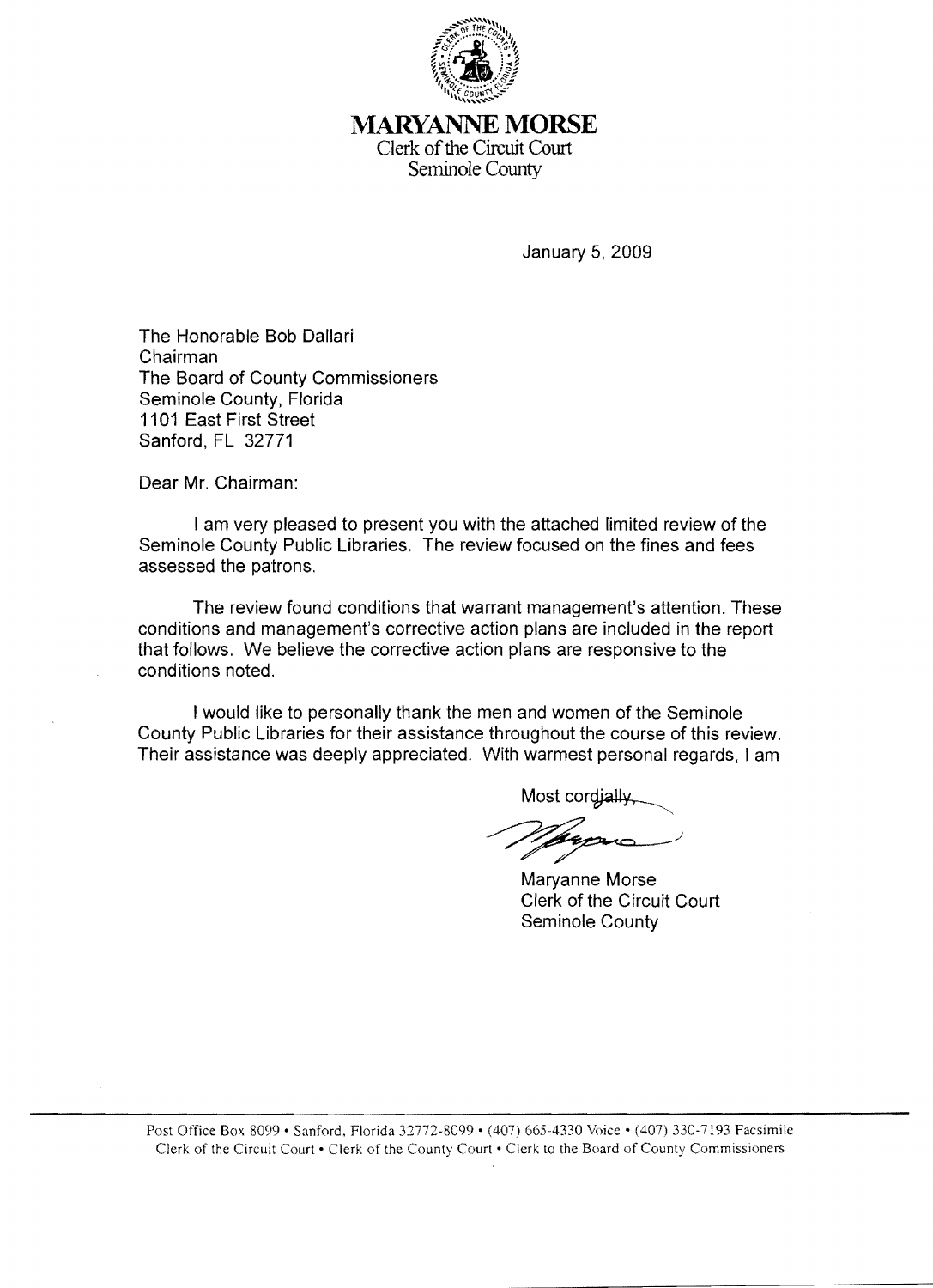## **DISTRIBUTION LIST**

BOARD OF COUNTY COMMISSIONERS Ms. Brenda Carey Mr. Bob Dallari Mr. Carlton Henley Mr. Michael McLean Mr. Dick Van Der Weide

> COUNTY MANAGER'S OFFICE Ms. Cindy Coto

> LIBRARY SERVICES DIVISION Jane Peterson

BOARD OF COUNTY COMMISSION RECORDS Ms. Sandy McCann

| Prepared by:                      |  |
|-----------------------------------|--|
| Internal Audit Division           |  |
| <b>Clerk of the Circuit Court</b> |  |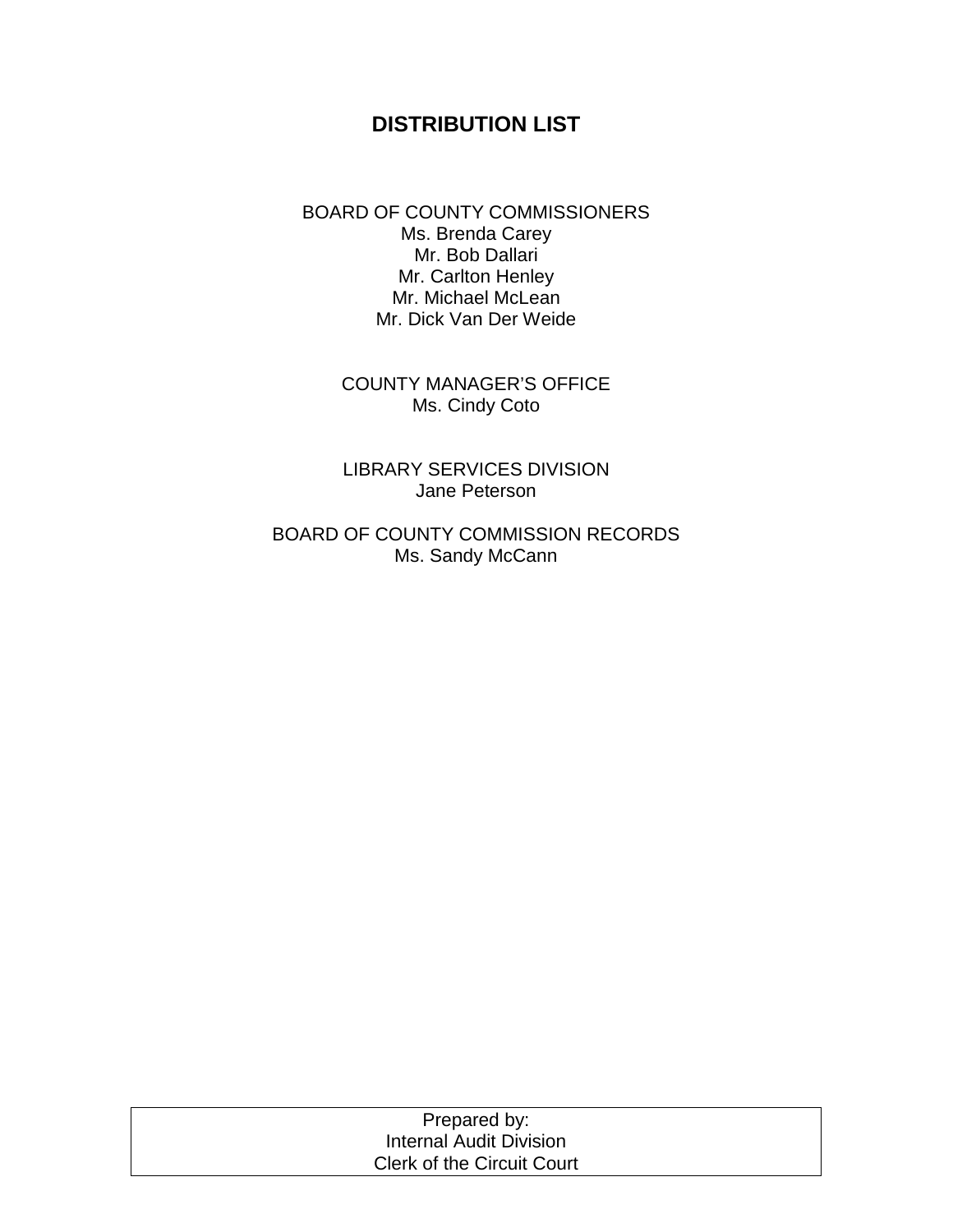## **TABLE OF CONTENTS**

## **Transmittal letter**

## **Introduction**

# **Findings and Recommendations**

| 1. Non-compliance with Library Services Division policy and procedure<br>regarding "suspending borrowing privileges".         |
|-------------------------------------------------------------------------------------------------------------------------------|
|                                                                                                                               |
|                                                                                                                               |
|                                                                                                                               |
| 2. Accounts receivable balances are not segregated by length of time<br>overdue and accounts remitted to a collection agency. |
|                                                                                                                               |

| Prepared by:                      |  |
|-----------------------------------|--|
| Internal Audit Division           |  |
| <b>Clerk of the Circuit Court</b> |  |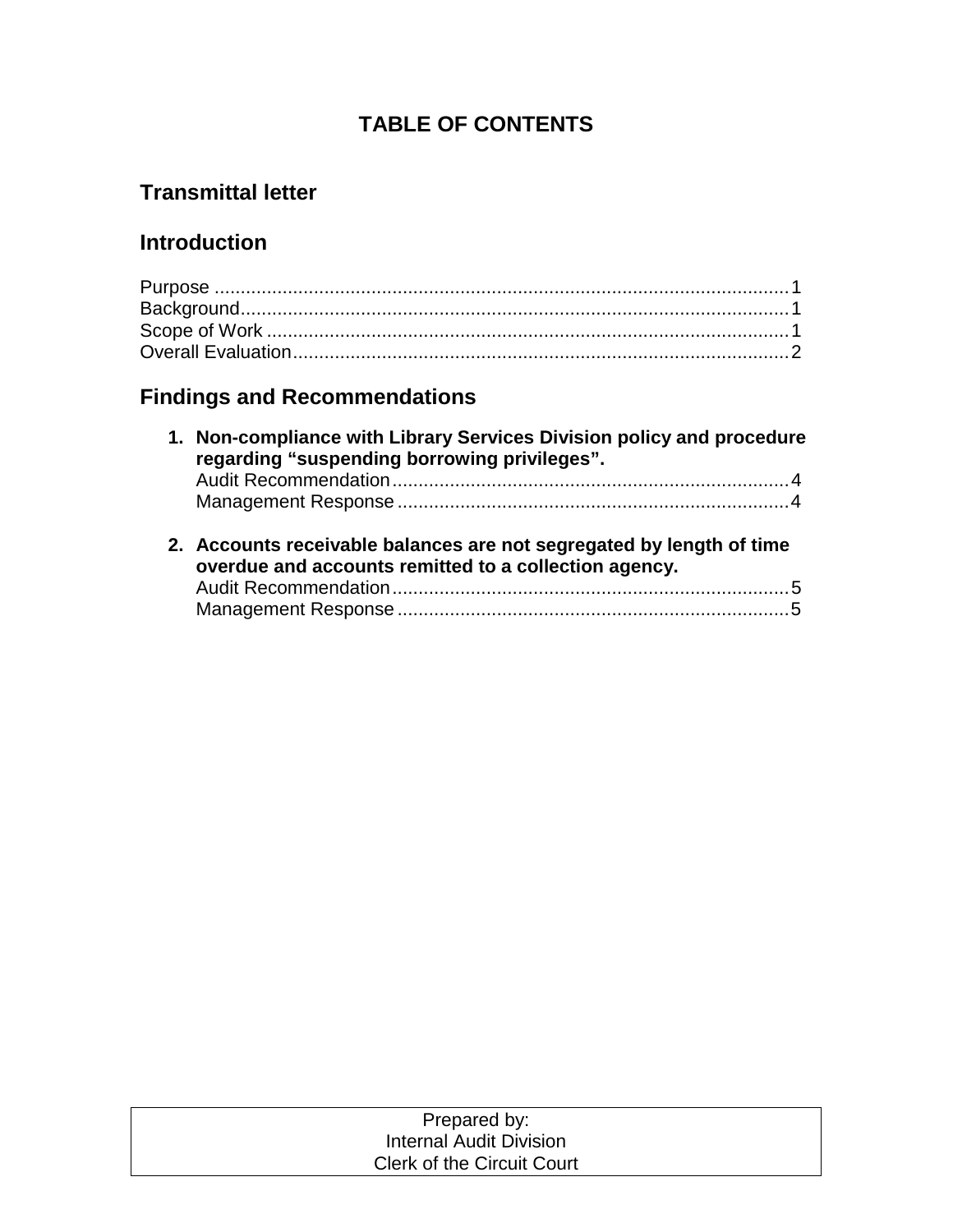## **SEMINOLE COUNTY Department of Library Services Seminole County Public Libraries**

## **Limited Review of Fines and Fees**

The Internal Audit Division of the Office of the Clerk of the Circuit Court has completed a limited review of fines and fees assessed by the Seminole County Public Libraries.

#### **Purpose**

The purpose of the review was to determine if the procedures for assessing and collecting fines are adequate and operating effectively.

#### **Background**

The Department of Library Services is responsible for managing five library facilities throughout Seminole County. The department collected approximately \$154,060.54 in fees and fines for the fiscal year ending September 30, 2008.

#### **Scope of Work**

This review focused on the following:

- a) Reviewed the collections recorded in County Finance records to determine the annual collections for the period ending September 30, 2008;
- b) Interviewed the director of Library Services to determine familiarity and compliance with internal procedures;
- c) Reviewed the library services fine and fee schedule to determine if the division had a process to assess the correct fines and fees;
- d) Reviewed the Operating Manual to assess the adequacy of county policy and for compliance with management directives; and,
- e) Reviewed accounts receivable to determine compliance with policy and to determine the financial impact of outstanding fines and fees.

The review was limited due to the lack of a formal management reporting system to identify the aging of accounts receivable and the actions being taken to collect the outstanding balances.

| Prepared by:               |
|----------------------------|
| Internal Audit Division    |
| Clerk of the Circuit Court |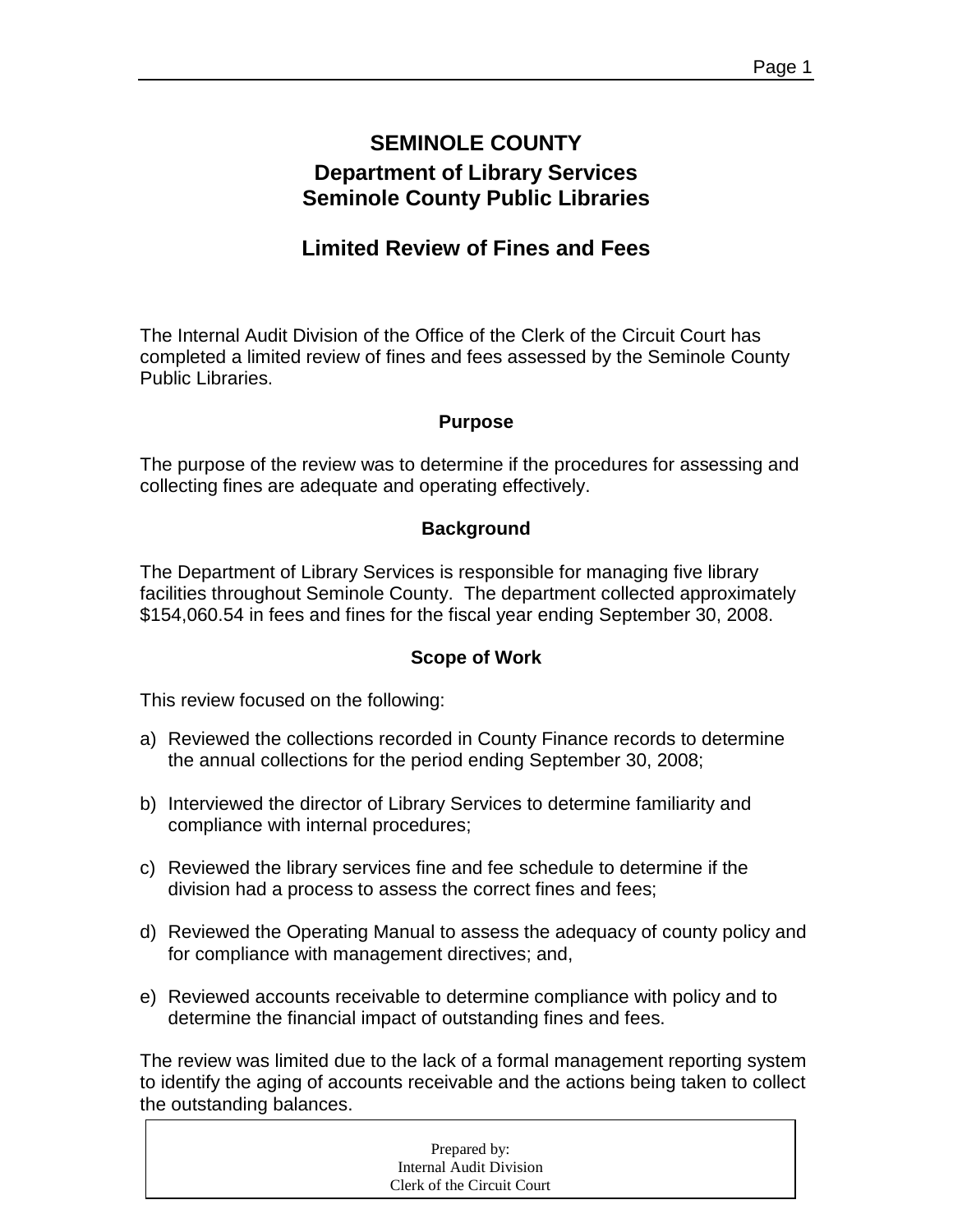#### **Overall Evaluation**

In our opinion, the department's system of accounting and administrative control is inadequate. Review of the outstanding accounts receivable indicates that management is not adequately monitoring the balances on customer accounts or the multiple number of accounts issued to patrons of the library.

The following issues require management attention:

- Non-compliance with Library Services Division policy and procedure regarding "suspending borrowing privileges"; and,
- Accounts receivable balances are not segregated by length of time overdue and accounts remitted to a collection agency.

Past due fines by branch for the period ending November 25, 2008 are as follows:

| <b>Branch</b> | <b>Balance</b> |                |
|---------------|----------------|----------------|
| Central       |                | \$1,485,638.41 |
| East          | S              | 169,670.06     |
| North         | \$.            | 143,908.28     |
| Northwest     | S              | 158,307.74     |
| West          | \$.            | 113,794.60     |

#### **FINDING NO. 1**

#### *Non-compliance with Library Services Division policy and procedure regarding "suspending borrowing privileges".*

The Library Services Division has an established policy to prevent patrons from continuing to borrow library books with significant overdue balances owed to Seminole County. Specifically, Circulation Policies and Procedures, Page 1 of 1, second paragraph states the following:

"Fines and fees will be charged on overdue, damaged, and lost materials according to BCC Resolution 00-R-25 (see Fines and Fees Resolution). Borrowing privileges will be suspended until the customer's account balance is under \$25 in fines, fees, and lost material charges."

| Prepared by:               |  |
|----------------------------|--|
| Internal Audit Division    |  |
| Clerk of the Circuit Court |  |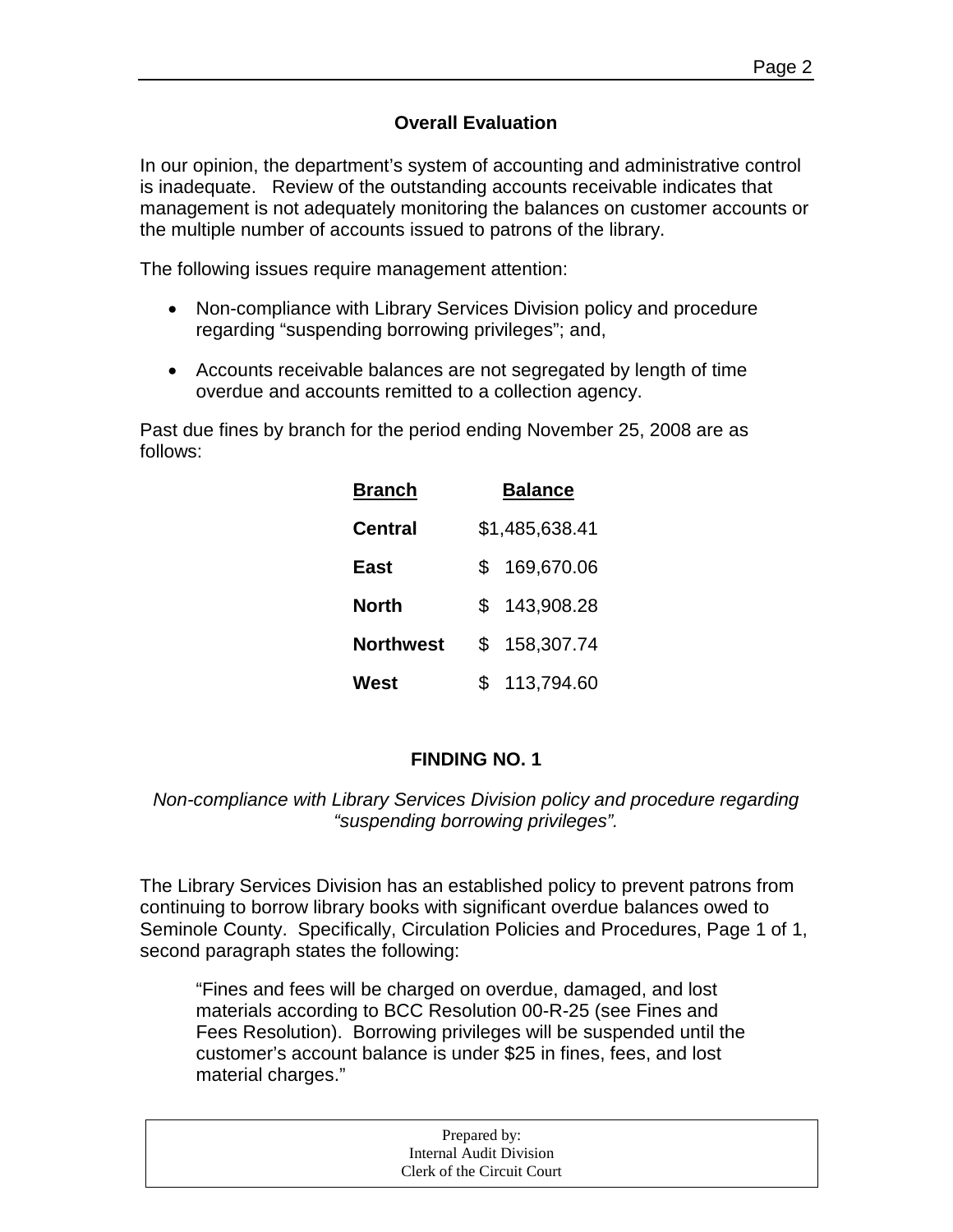From the listing provided by the library services staff, the balance owed Seminole County by the patrons is \$2.1 million dollars as of November 25, 2008. The fines that are less than one year old are about \$319,000.00. \$1.8 million is over one year old and should, according to policy, have been turned over to a collection agency. We cannot tell from the data provided from Library Services how many accounts have been turned over to the collections agency as it is not the practice to adjust the accounts receivable listing.

In FY 2008, the fines receivable increased by \$380,000.00; fines collected for this same year was \$154,000.00, which means for every dollar in fines assessed the county collects only twenty-nine cents or a collection rate of only 29 percent. In other words, as each year passes, the county is getting further and further behind in its collections.

| Date      | <b>Balance</b> | <b>Increase</b> | <b>Collections</b> |
|-----------|----------------|-----------------|--------------------|
| 9/30/2006 |                |                 |                    |
| 9/30/2007 |                |                 |                    |
| 9/30/2008 |                |                 |                    |



The listing shows extremely poor business practices on behalf of the county. Customers are simply not being monitored.

| Prepared by:               |  |
|----------------------------|--|
| Internal Audit Division    |  |
| Clerk of the Circuit Court |  |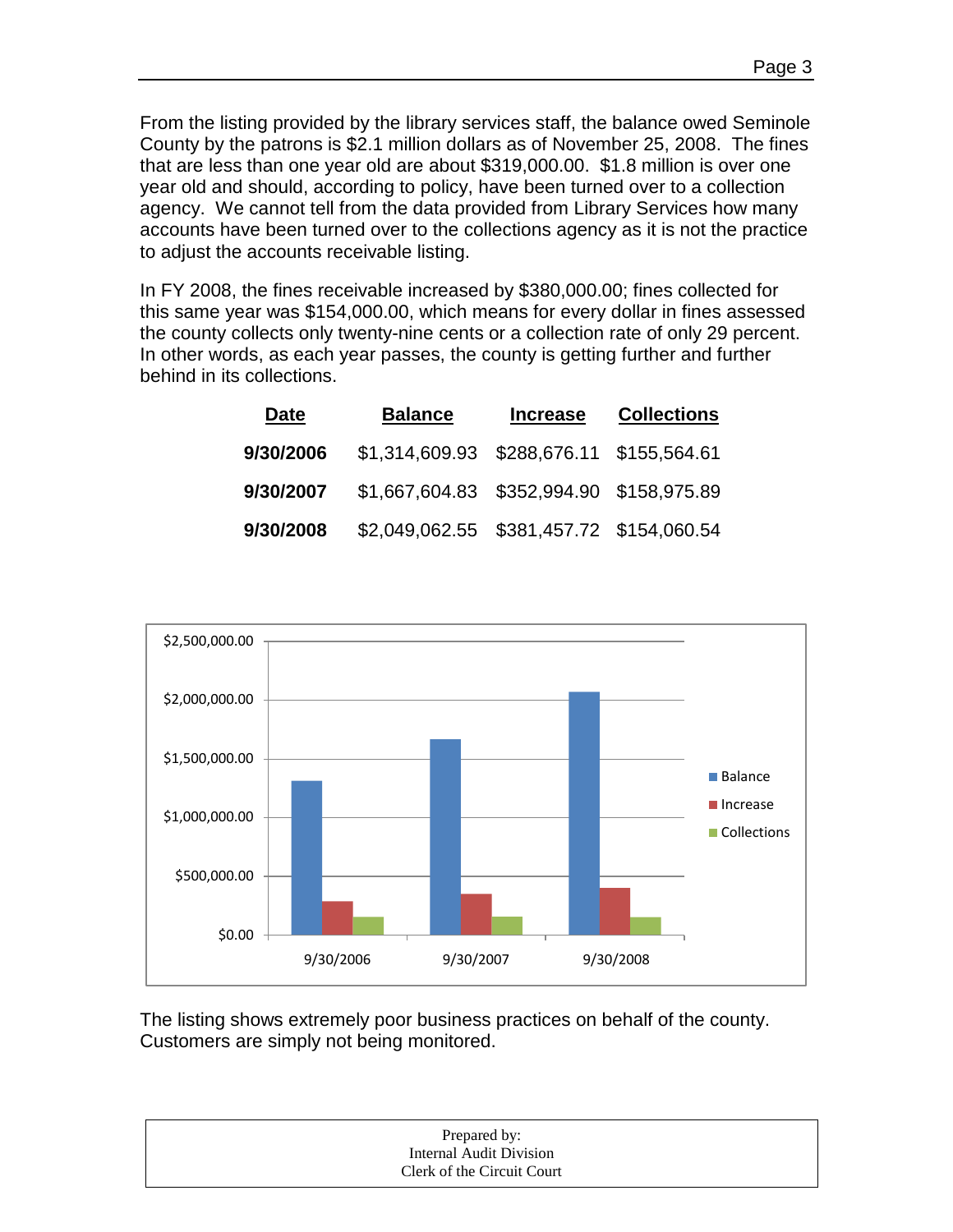We have numerous examples of customers owing the county a relatively large sum of money:

- A patron is listed on the report as owing \$3,639.37;
- Another owes \$3,019.26;
- Another \$1,916.53;
- A fourth \$1,900.74;
- A fifth \$1,752.67;
- Another six owe between \$1,000.00 and \$1,500.00; and,
- 89 owe between \$500.00 and \$1,000.00.

According to the director of Library Services Division it is an on-going battle to keep some of the patrons from abusing their privileges. The system does not automatically shut off a patron's library services once it reaches the \$25 threshold. An ad hoc enforcement policy is inconsistent and potentially discriminatory.

#### **Audit Recommendation**

- 1. Revise library operating procedure to suspend borrowing privileges if a patron has an outstanding balance or has an item more than 20 days late.
- 2. Fines outstanding must be turned over to a collection agency in a timely manner.

#### **Management Response**

- 1. The library operating procedure will be revised to reflect the suspension of a patron's borrowing and Internet privileges if there is an outstanding balance.
- 2. With the implementation of the debt collection component of the library automation system, fines and fees will be kept up to date on a daily basis and accounts with the designated maximum balance cut-off will be reported to a collection agency weekly.

|                            | Prepared by:            |  |
|----------------------------|-------------------------|--|
|                            | Internal Audit Division |  |
| Clerk of the Circuit Court |                         |  |